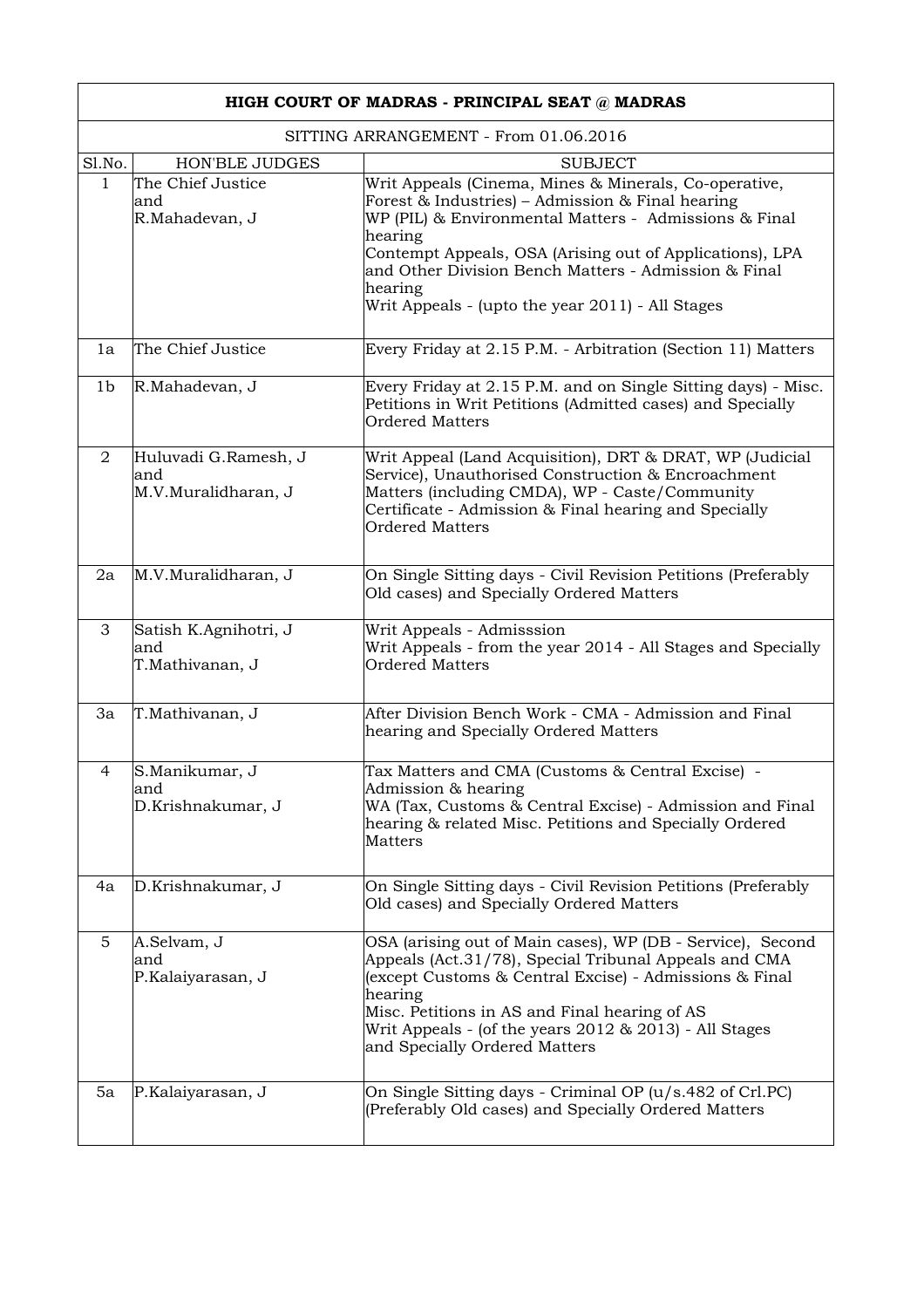| 6              | S.Nagamuthu, J<br>and<br>V.Bharathidasan, J | HCP & Crl. Appeal (DB) - Admission<br>Monday and Tuesday - HCP - Final hearing<br>Wednesday to Friday - Crl.Appeal (DB) - Final Hearing<br>Contempt Petitions - Admission & Final hearing and<br><b>Specially Ordered Matters</b>                                                                                                   |
|----------------|---------------------------------------------|-------------------------------------------------------------------------------------------------------------------------------------------------------------------------------------------------------------------------------------------------------------------------------------------------------------------------------------|
| 6a             | V.Bharathidasan, J                          | On Single Sitting days - Criminal OP (u/s.482 of Crl.PC)<br>(Preferably Old cases) and Specially Ordered Matters                                                                                                                                                                                                                    |
| $\overline{7}$ | S.Palanivelu, J                             | Writ Petitions - Notice of Motion stage cases and Specially<br><b>Ordered Matters</b>                                                                                                                                                                                                                                               |
| 8              | M.Venugopal, J                              | Crl. Appeal - Admission and Final hearing (incl. NDPS cases),<br>Admission and Final hearing in CBI & Prevention of<br>Corruption Act Cases (Crl.A, Crl.RC, Crl.OP (u/s.482 of<br>Cr.P.C) & WP (Cr.P.C)) and Specially Ordered Matters                                                                                              |
| 9              | R.Subbiah, J                                | Second Appeal - Admission<br>Second Appeal - All Stages (from the year 2011) and<br><b>Specially Ordered Matters</b>                                                                                                                                                                                                                |
| 10             | Rajiv Shakdhar, J                           | Company Appeals, Company Petitions, Arbitration Matters<br>(except Section 11) and Specially Ordered Matters                                                                                                                                                                                                                        |
| 11             | M.Sathyanarayanan, J                        | WP - Admission in Education and General Miscellaneous<br>Adjourned Admission, Notice of Motion and Final hearing<br>stage cases & related Misc. Petitions in the above categories<br>and Specially Ordered Matters                                                                                                                  |
| 12             | B.Rajendran, J                              | WP - Admission in Service<br>Adjourned Admission, Notice of Motion and Final hearing<br>stage cases & related Misc. Petitions in the above categories<br>WP Transferred from State Administrative Tribunal (OA) and<br><b>Specially Ordered Matters</b>                                                                             |
| 13             | C.T.Selvam, J                               | CRP (PD), CMSA and Tr.CMP - Admission and Final hearing<br>and Specially Ordered Matters                                                                                                                                                                                                                                            |
| 14             | N.Kirubakaran, J                            | WP - Admission in Labour, EB, Land Acq, Local Authority,<br>ULC, Co-op, Forest, APM, Cinema, LR & LT<br>Adjourned Admission and Notice of Motion and Final hearing<br>stage cases & related Misc. Petitions in the above categories<br>and Specially Ordered Matters                                                                |
| 15             | M.M.Sundresh, J                             | CS - All Stages (including connected Original Applications &<br>Applications thereto and also including Undefended Board<br>& Framing Issues stage, CS - Trade Mark, Patents &<br>Copyrights Act - from the year 2011<br>Original Petitions (other than Arbitration Matters), Insolvency<br>Petitions and Specially Ordered Matters |
| 16             | T.S.Sivagnanam, J                           | WP - Admission in Tax, MV, MV Tax, M & M, Industries,<br>Customs & Central Excise and Prohibition & Excise<br>Adjourned Admission and Notice of Motion Cases and Final<br>hearing stage cases & related Misc. Petitions in the above<br>categories and Specially Ordered Matters                                                    |